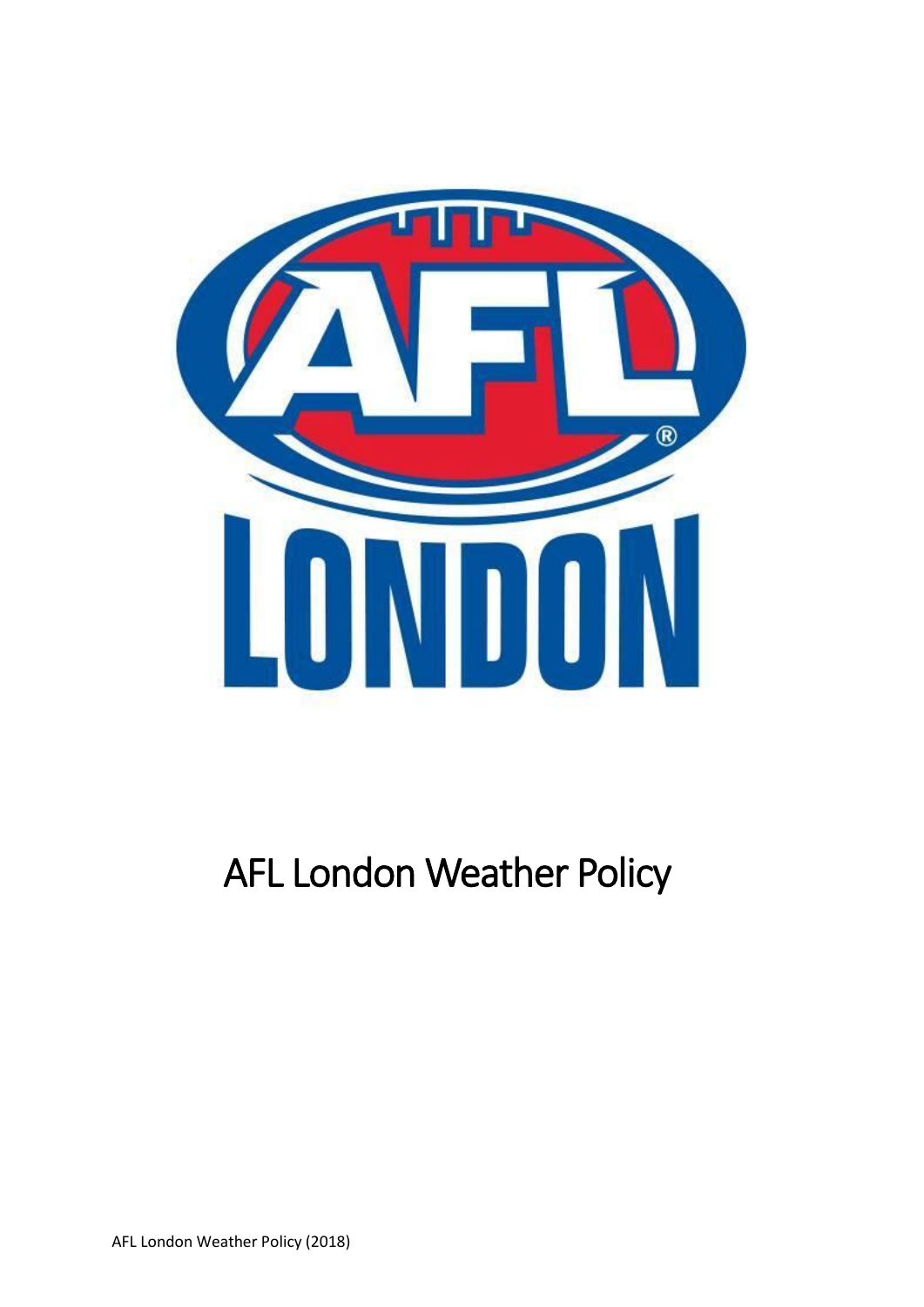## **1. Application**

The AFL London Weather Policy, applies to all members of the Association and any game that has an affiliate of the Association, must comply.

1.1 Members that fall under the Association that must comply with this policy include;

- Players
- Coaches
- Officials
- Spectators
- Administrators
- Volunteers
- Sponsors

#### **2. Policy Statement**

Environmental factors regularly affect the playing of Australian Football. While environmental factors will not usually influence whether an Australian Football Match should commence or continue to be played, occasionally extremely adverse weather conditions may give rise to a need to assess whether players and/or officials are in environmental danger. This policy sets out the approach that the Football Body should adopt when assessing extreme weather conditions.

#### **3. Extreme Heat**

Heat-related stress can lead to impaired player performance (eg; dizziness, headaches, collapse and illness). In its extreme form, heat can be life threatening. Preventing heat stress and injury maintains optimum performance and improves recovery. To prevent heat stress, careful planning and preparation is required in accordance with this section 3.

## **3.1 Policy**

- 3.1.1 Any temperature above 35 degrees Celsius should be considered Extreme Heat and play must be suspended for up to 60 minutes in which if the temperature does not drop below this temperature in this time, play is abandoned. To check the weather with the Met office you can call 0370 900 0100 at any time within the UK.
- 3.1.2 The decision of suspending or abandonment of play must be made by the umpire, or the two coaches in the absence of an umpire.
- 3.1.3 The AFL London Chairman must be informed at the earliest possible notice, with the scores, and time played given. The Chairman will decide whether if the game should be continued at alter date or if the final score stands.
- 3.1.4 If a game is abandoned at a specific time and other games from that same division are played at the same time, all games are abandoned, unless the clubs of other games can prove in their area the temperature was below 35 degree Celsius for the game to finish.
- 3.1.5 If a game is abandoned before play can even start (an hour from the official start time), the result will become a draw and both teams will share the premiership points.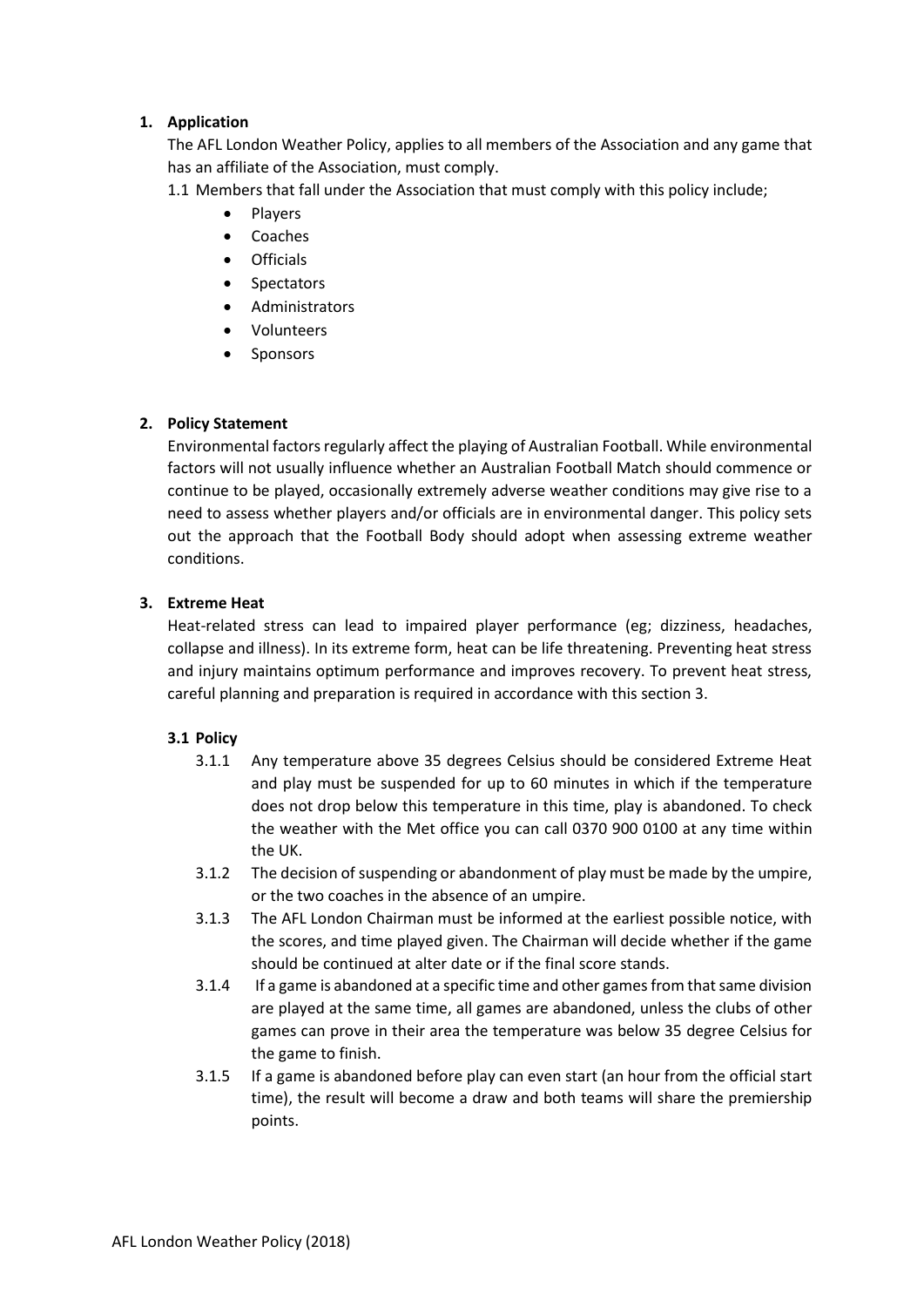- 3.1.6 If the temperature is between 28 degrees Celsius and 34.9 degrees Celsius a Heat Policy may take into effect and the following provisions are allowed in the agreement between the two teams;
	- 3.1.6.1 The two clubs may have an unlimited number of water carriers delivering water onto the field if they wear uniform that allows them to stand out.
	- 3.1.6.2 The length of the quarters may be shortened by five minutes.
	- 3.1.6.3 The length of the Quarter breaks may be extended in agreeance with the official umpire.

#### **3.2 Preliminary Assessment**

The Football Body should assess the heat stress risk by reviewing information provided by the Met office [\(https://www.metoffice.gov.uk/\)](https://www.metoffice.gov.uk/).

Heat stress management strategies should also be applied at all training sessions.

#### **3.3 Onus on Player**

Players have a responsibility to ensure that the impact of environmental factors such as extreme heat is not exacerbated by their own conduct. Accordingly, the following general guidelines should be followed.

Players should:

- (i) ensure adequate fluid intake prior to game and during game (500-700mls per quarter);
- (ii) monitor hydration;
- (iii) notify medical and coaching staffs when effected by heat or when performance is noticeably effected;
- (iv) use water and electrolyte drinks;
- (v) use pre-game, game and post-game cooling strategies;
- (vi) do not play in the heat with an illness; and
- (vii) apply sun protection factor 30+ sunscreen in sunny conditions.

#### **3.4 Club Responsibility**

All Clubs competing in a competition administered by the Association should monitor environmental factors such as extreme heat both in Matches and at any Australian Football training session administered by the Club. The Club should assess the heat stress risk by reviewing information provided by the Met Office. Heat stress management strategies should also be applied at all training sessions administered by the Club.

The following general guidelines should be followed:

- (a) Clubs should:
	- (i) use cooling aids if available ice vests, spray bottles, sponges, fans (in rooms and on interchange bench) and shade;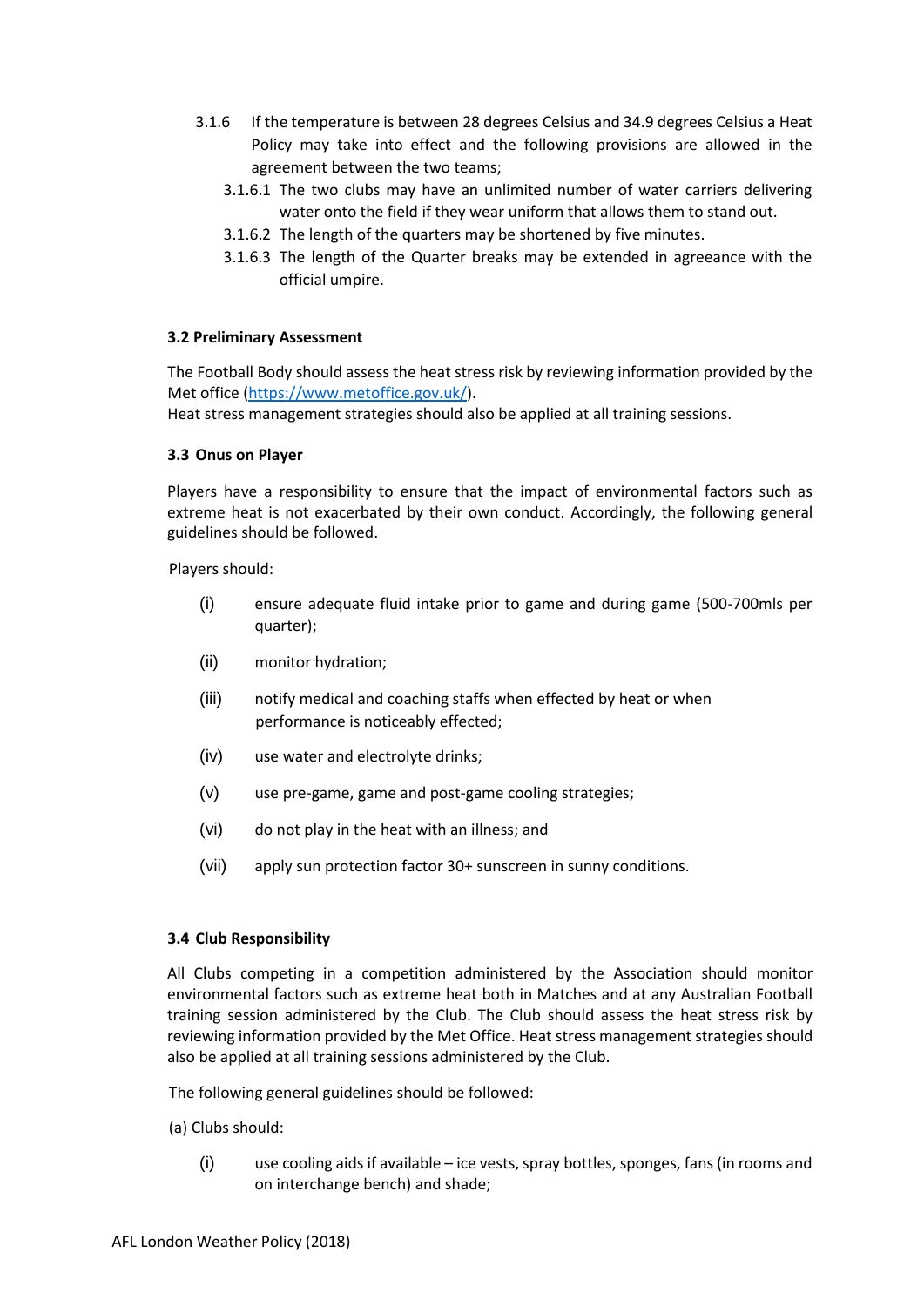- (ii) choose heat permeable jumpers and socks;
- (iii) report incidents of heat stress illness in all players to the Football Body;
- (iv) use a Club official to be delegated the primary responsibility of monitoring and manage players for heat stress issues as they arise during a Match;
- (v) provide adequate fluids in appropriate bottles;
- (vi) ensure trainers are fit enough to access as many players as possible during the game;
- (vii) coordinate training times outside extreme conditions; and
- (viii) provide facilities for player cooling shade, air conditioning, sprays and fans whether training or playing.

#### **4. Lightning**

#### **4.1 BS EN/IEC 62305**

The Association should comply with BS EN/IEC 62305 entitled *Lightning Protection Standard*. While the Lightning Standard will not necessarily prevent damage or personal injury due to lightning, it will reduce the probability of such damage or injury occurring.

#### **4.2 30/30 Safety Guideline**

In the absence of specific information from weather radar, a lightning location system, or a specialised warning device then the 30/30 Safety Guideline should be used.

Per the 30/30 Safety Guideline, when lightning is a possible or actual threat to an AFL London match the following procedures are applicable:

- (a) The observation of approaching storm clouds, the first flash of lightning or clap of thunder, no matter how far away should heighten lightning awareness. The level of risk depends on one's location (direction and distance) relative to the storm cell and the direction in which the storm system is traveling.
- (b) A simple method of determining the distance to the storm cell is to measure the time elapsed from when the lightning flash is observed and when the associated clap of thunder is heard.
- (c) Light travels faster than sound. If the light from the flash reaches the observer instantaneously, and knowing that sound takes approximately three (3) seconds to travel one (1) kilometre, the distance can be determined by using the following rule:

Distance (in Km) = Time from observing the flash to hearing thunder (in 3 seconds)

- (d) It is important to remember that lightning may be obscured by clouds so it must be assumed that when thunder is heard, lightning is in the vicinity. In such cases, careful judgment must be used to determine whether a threat exists
- (e) The first part of the "30/30" rule is a guide to the postponement or suspension of activities. Most experts agree that the accepted "safe" distance from lightning is greater than 10km. This means that as the time interval between observing the flash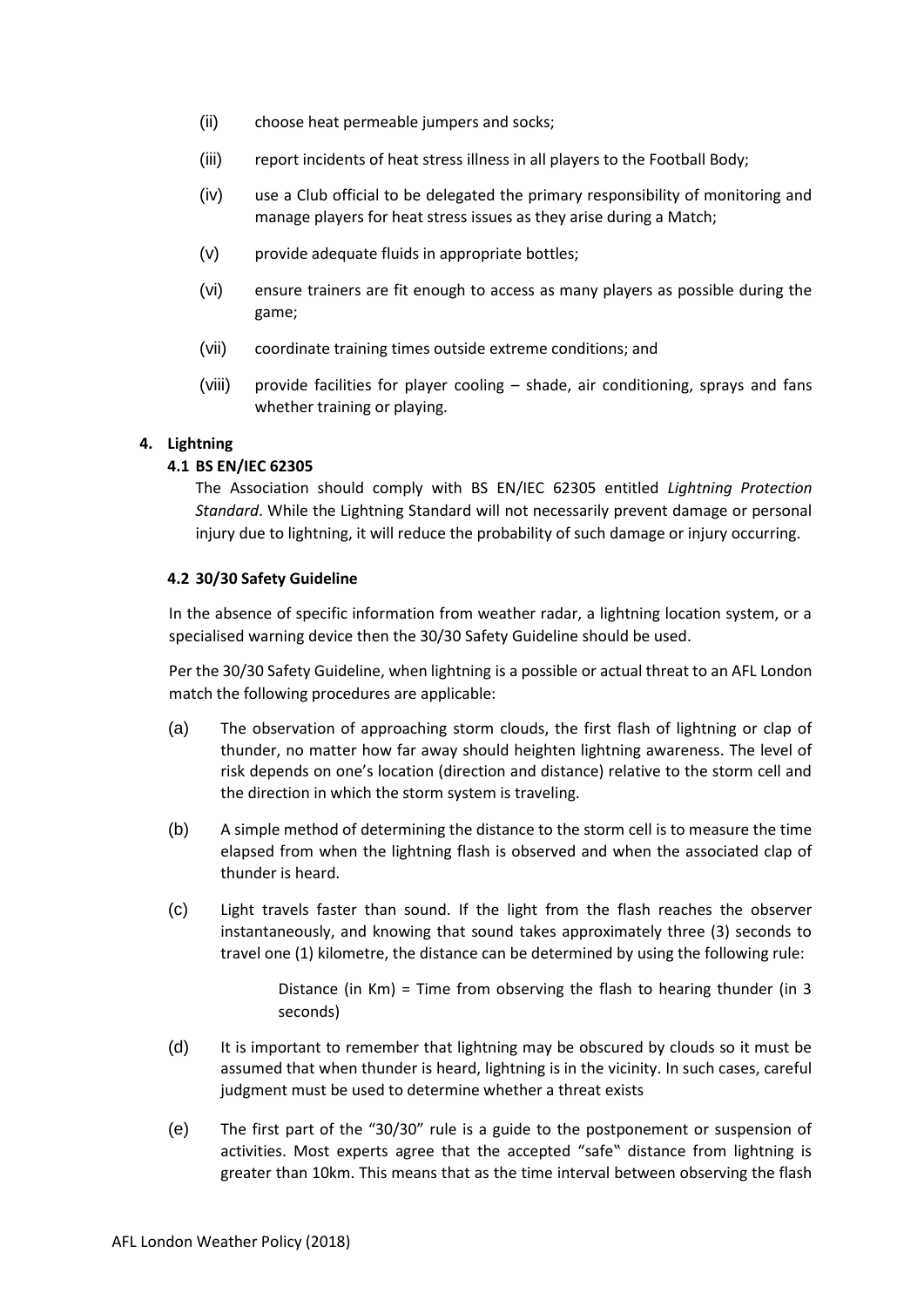and hearing the thunder approaches 30 seconds, all those in exposed areas should be seeking or already inside safe shelters. A storm cell with lightning activity within 10km constitutes a threat.

- (f) The second part of the 30/30 rule provides the criteria for the resumption of activity which is applicable to decisions made with BOM access as well. Here, it is recommended that people wait a minimum of 30 minutes after the last sighting of lightning or sound of thunder. This figure is based on the observation that the typical storm moves at about 40km/h. Thus, waiting 30 minutes allows the thunderstorm to be about 20km away, minimising the likelihood of a nearby lightning strike.
- (g) It is important to emphasise that blue skies and lack of rainfall are not adequate reasons to breach the 30 minute minimum return-to-activity rule.

#### **4.3 General Lightning Safety Guideline**

- (a) Prior to Match Day
	- (i) where weather forecasts provide important warning of possible thunderstorm activity the Football Body should monitor weather forecasts commencing Tuesday prior to scheduled Matches using the Met Office website. Note should be taken off any warnings posted;
	- (ii) The Football Body should continue to monitor the Met Office site in the days leading up to the match.
- (b) Match Day
	- (i) Increased awareness of lightning risk should continue the Match day until the activity has finished.
	- (ii) Teams and officials should proceed to the venue unless otherwise directed.
	- (iii) If lightning is predicted within no less than 10km of the match venue at the scheduled starting time the game commencement time may be delayed by up to 60 minutes.
	- (iv) This decision to delay or suspend play as well as resume play will be made by the Umpire based on information obtained from the Met office and discussions with the Clubs.

#### **4.4 Club Responsibility**

All Clubs competing in a competition administered by the Association should monitor environmental factors such as lightning both in Matches and at any Australian Football training session administered by the Club. The Club should assess the lightning risk by reviewing information provided by the Met office.

(a) The following general guidelines should also be followed: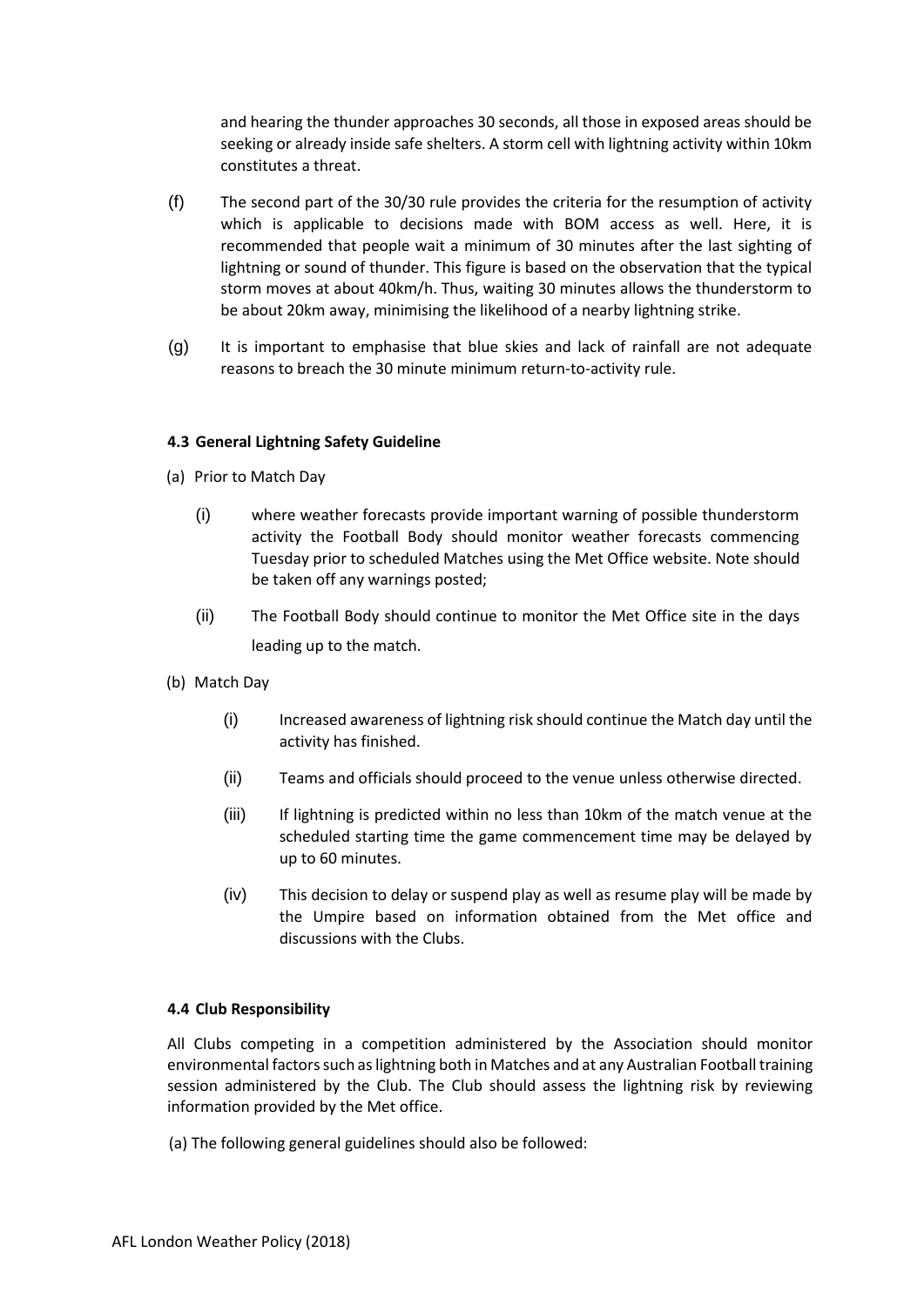- (i) If a lightning threat emerges, the nominated Club Official must contact all relevant coaching, rehabilitation and training staff and provide updates on a regular basis.
- (ii) A decision to delay, suspend or resume training should be made in consultation with relevant coaching and administration staff.
- (iii) If players are training when the lightning threat becomes real, then they should leave the training venue immediately and take shelter inside a building or metal framed car. They should not shelter under or near trees.
- (iv) Once the storm's path has been reassessed, there must be a minimum of 30 minutes elapsed before returning to training.

When there is no access to the Met office, the "30/30" rule serves as a guide for the suspension and subsequent resumption of activities.

#### **5. Extreme Cold**

#### **5.1 Exposure**

Cold exposure can be uncomfortable, impair performance and even pose a serious threat to injury and life. Conditions created by cold exposure include frostbite and hypothermia. Wind chill can make the temperature feel much lower than they may be recorded by the Met Office.

#### **5.2 Frostbite**

Frostbite is the freezing of superficial tissues, usually of the face, ears, fingers, and toes.

#### **5.3 Hyperthermia**

Hypothermia, a significant drop in body temperature, occurs with rapid cooling, exhaustion and energy depletion. The resulting failure to the temperature-regulating mechanisms constitutes a medical emergency.

Hypothermia frequently occurs at temperatures above freezing. A wet and windy 0-10 degrees' Celsius exposure may be as serious as a sub-zero exposure.

## **5.4 Action**

- 5.4.1 On Match day if the temperature is below 10 Degrees Celsius, the umpire and the heads of both clubs can decide if they wish to proceed with the game.
- 5.4.2 If the Temperature is below 0 degrees Celsiusthe game should be abandoned and rescheduled for a future date, or a draw result given. This will be decided by the chairman of the Association.
- 5.4.3 The clubs have the responsibility of providing ways and means for players to keep warm during the match if extreme cold is occurring. The clubs also have the responsibility to look after the umpires and officials in these conditions.